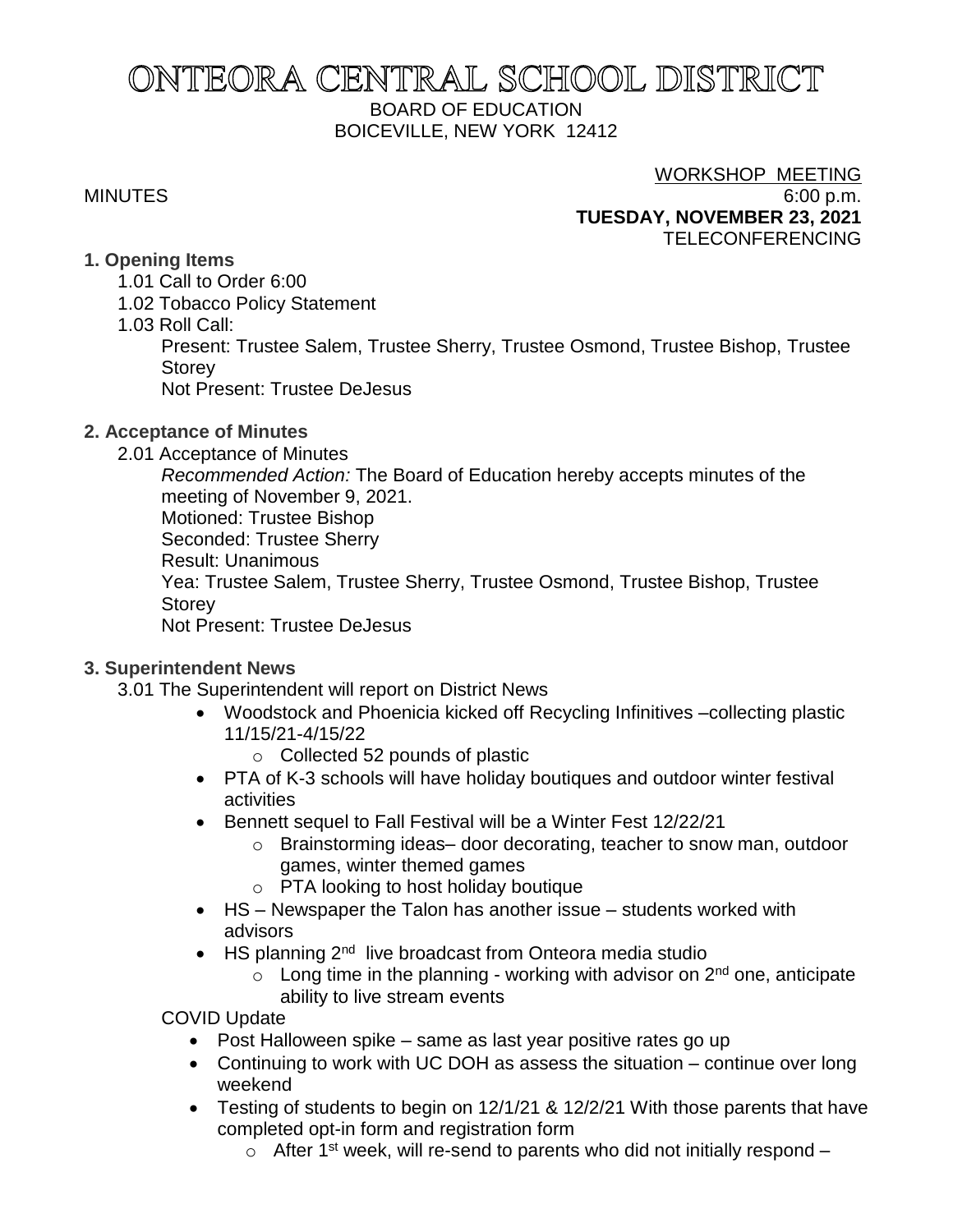offered on a weekly basis

- UC Superintendents met with County Executive Pat Ryan
	- o He recognized the problem with PCR tests and availability
		- Reached out to state for additional funding and have available in other locations
	- o Mental health challenges- proposed ramping up mental health resources – re-establishing Mental Health Dept. – county dollars to areas without services, area hospitals for in-patient beds
	- $\circ$  High risk mental health teams work with school districts to take most intense kids so our mental health personnel can support other families
- Invited Marc Rider our county liaison to join COVID forum will join at 12/14/21 forum
- Next COVID forum 11/30/21 6-7pm, kickoff Superintendent Search 7-8pm

Discussion:

- PCR Tests: If County could get tests, have them come with mobile unit o Also train our nurses to give PCR tests
- County looking to get rapid PCR tests to have quicker answers
- Will have presentation at 12/7/21 on Mental Health Resources in the district
	- o Get more specificity from county
	- o Looking at recommendation for another social worker
	- o Assessing everything available in totality
	- o Issues in supporting our families, can't make referrals out, looking at additional partnerships such as ASTOR
- Increased positive cases and increased quarantine how supporting education?
	- o Access lessons, paperwork and engaged in learning
- Assistant Superintendent for Curriculum & Instruction Stephanie Laffin: look at it in K-6 way – all students district wide took Chromebooks home today
	- o Teachers use Google meets, etc. to check on quarantined students
	- $\circ$  Teachers asked about what parents wanted some wanted paper
	- o Delivered Chromebooks to homes if requested or needed
- Grades 7-8 teachers are online during  $4<sup>th</sup>$  period every day to be able to support students
	- o Teachers sign on, wait for students to sign on
- Grades 9-12 past week, Math and Language piloted live-streaming to quarantined students
- Identified student support period- daily available to students, posting videos to support direct instruction
- Students and parents communicate what they need, what works best, urge parents and students to reach out talk to teachers, guidance or/and principal
- Always listening to feedback from student and parents, continue to evolve
- Number of students out of school in a class, trigger to remote for class or grade level
	- o Case by case basis with principal, health director, teachers
		- Is all facts and circumstances related
- Special Education and 504 services for quarantined students
- $\circ$  Do the best we can over Google Meets or make up services when child returns
- K-12 bring Chromebook home K-3 everyone sent home with Chromebook- all other days all other grades bring home everyday
	- o Wanted to be prepared in case larger need for quarantine challenging for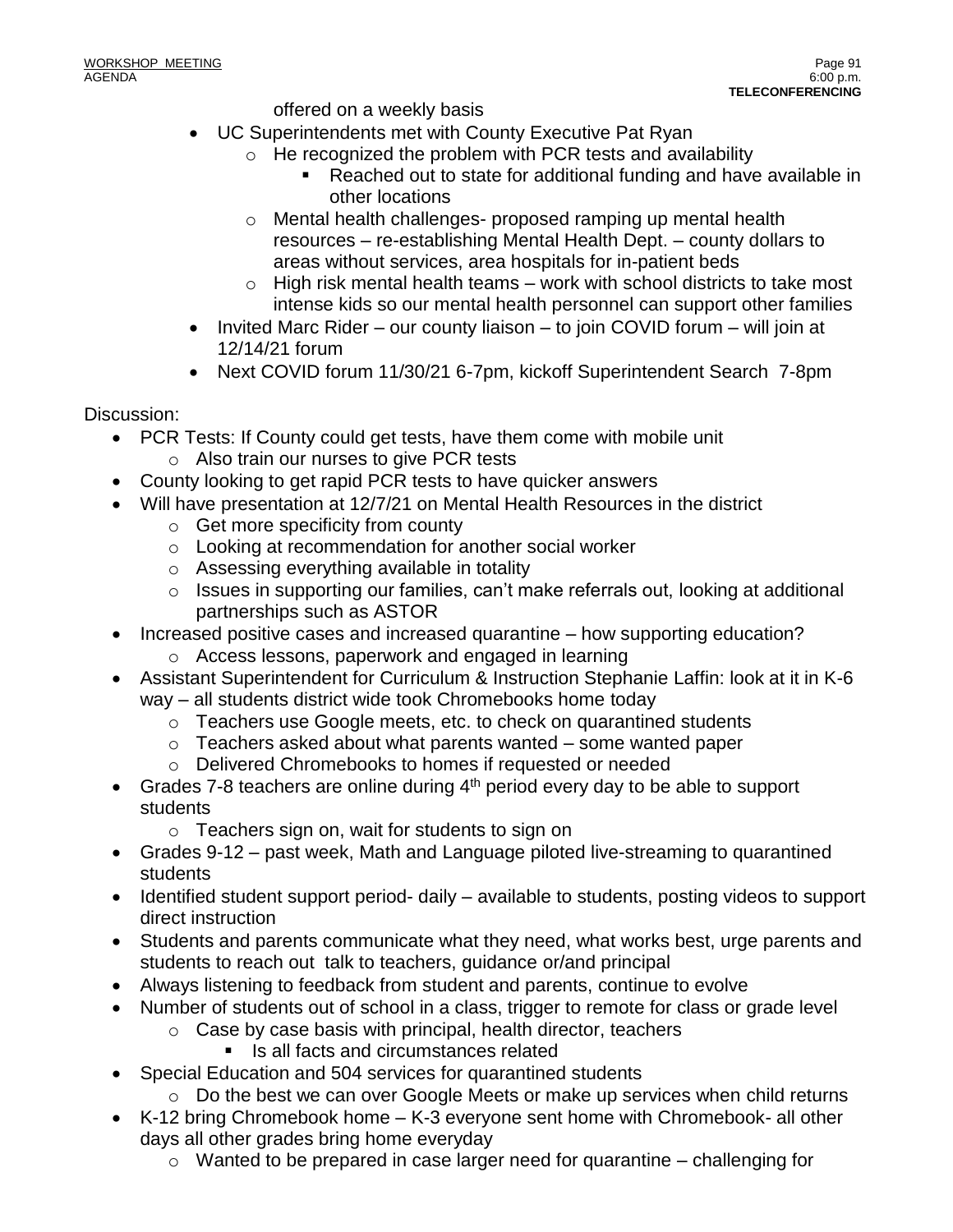- younger students to carry Chromebooks everyday
- o Parents can pick up
- o Low quarantine numbers at elementary
- Different from last year- current lesson designs are rich conversation
	- o Different lessons for remote learning than in-person learning
		- Live streaming no direct interaction with students at home
- Quarantine process do more than Ulster County is asking to do
	- $\circ$  Why can't the class be informed when there is a positive in the classroom?
		- There is a reason protocols are in place because of legal guidance  $$ 
			- comes down to privacy issues of staff and students
		- Can ask legal if we can change notifications because parent can decide to get them tested
			- When child is quarantined they are made aware that someone has been positive
		- Different contact tracing protocols in place if person in contact with a positive person is vaccinated, wearing a mask, how far from the infected
	- o Vaccinated students: 73% HS 58% MS

# **4. Board District News**

4.01 The Board will report District News (proposed 6:10)

Trustee Sherry reported that as per COVID forum – started a committee to look at PCR testing in district

- News of Pat Ryan, may not need committee
- Advocacy committee for PCR tests in district

Looked at different tests, but DOH is not looking at other tests than the PCR test

Trustee Storey passed condolences for Nate VanLeuvan – long time employee – passed last week – wife also works for district

Trustee Salem's Thanksgiving Wish – Acknowledge shared responsibility – always behave to keep each other safe

Attended the Reclaim NY meeting – people who are willing to use money to have people on school boards to change what is taught

# **5. Student Representative Report**

5.01 The student Representative on the Board, Noelle Crandell, will give a report 6:50

- First Association of Student Government meeting was a great success
	- o Discussed students' emotional health, ways to recognize student athletes
- Ski team delayed- looking for coach
- Clubs are fundraising
- Made cards for Service Related Providers day
- Harvard Model Congress held auditions

# **6. Acknowledge Public Be Heard Comments**

6.01 The Board will acknowledge the public be heard comments from the last meeting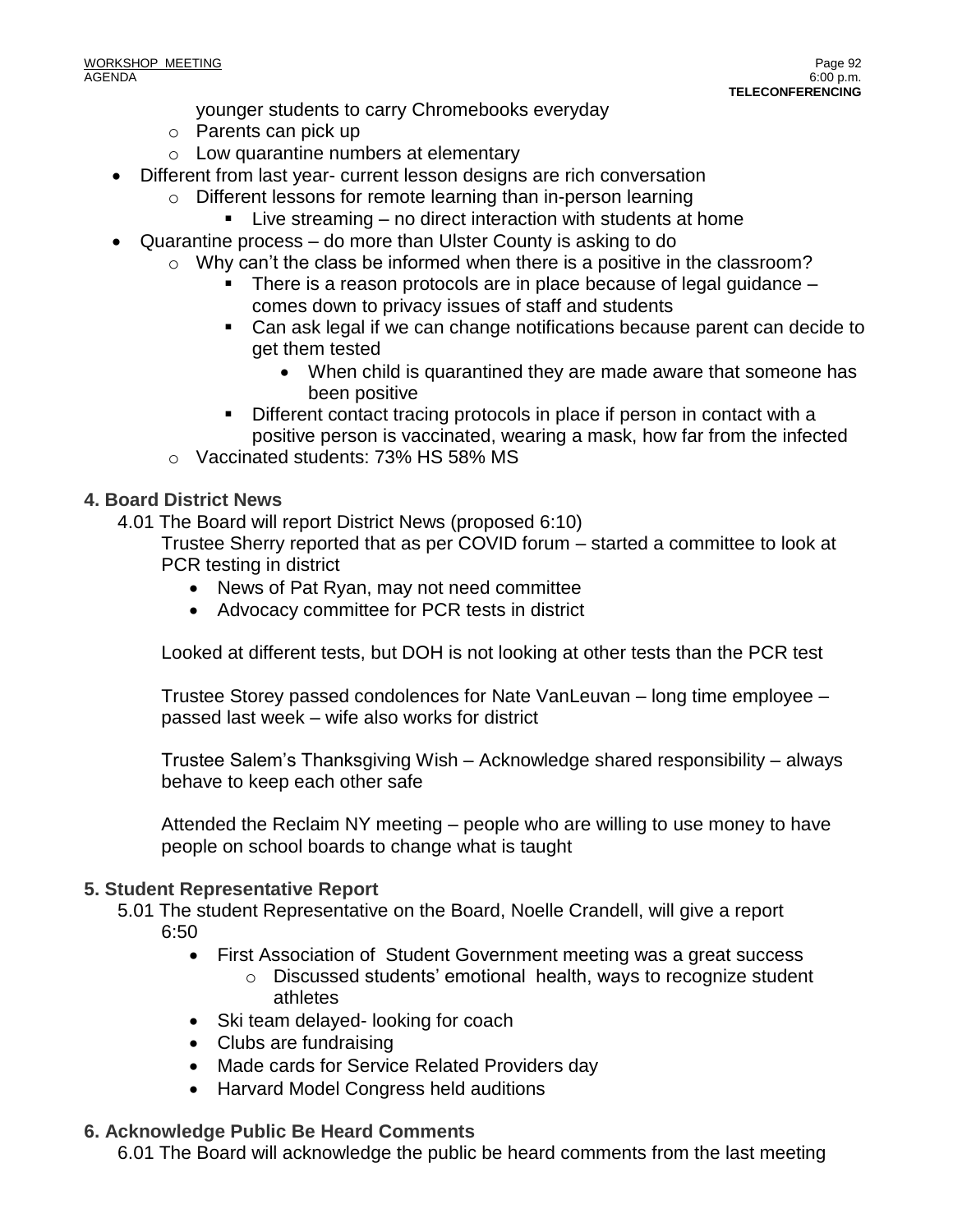No comment was made

# **7. Public and Student Comment**

7.01 Public and Students may comment on any agenda or non-agenda item (proposed 6:20)

Neal Brownell - public school district is teaching that we celebrate Thanksgiving because we murdered people

Linda Gardell Michela – Disappointed by school district and board. Too many things are getting lost in the cracks with COVID and students. Leaving remote schooling and education to parents to reach out for assistance. Do a much better job on COVID issues

Sarah Lynch – Thank Emily Sherry for work to investigate more testing at school district. Give update on budget allocation that came from the state. What funding is left? Disappointed that her child was sent home on bus after being told that they were exposed.

# **8. Discussion and Possible Action**

8.01 Donation from Hannaford Helps

*Recommended Action:* The Superintendent recommends acceptance of a donation totaling \$105.00 CASH, from Hannaford Helps Schools Program, to be used to purchase supplies for the Owl Store at the Woodstock Elementary School and approves Budget code A2110.431.07 (Woodstock Supplemental) to be increased by \$105.00

Motioned: Trustee Osmond

Seconded: Trustee Storey

Result: Unanimous

Yea: Trustee Salem, Trustee Sherry, Trustee Osmond, Trustee Bishop, Trustee Storey

Not Present: Trustee DeJesus

8.02 Abolish and Create Positions

*Recommended Action:* The Board of Education hereby abolishes the following positions as of December 1, 2021:

1.0 FTE Director of Athletics, Physical Education, Health and Dean of Students 1.0 FTE Co-Director of Health, PE and Athletics

The Board of Education hereby creates the following position as of December 1, 2021: 1.0 FTE Director of Athletics, Physical Education and Health Motioned: Trustee Storey Seconded: Trustee Bishop Result: Unanimous Yea: Trustee Salem, Trustee Sherry, Trustee Osmond, Trustee Bishop, Trustee **Storey** 

Not Present: Trustee DeJesus

# 8.03 Memorandum of Agreement - OAA

*Recommended Action:* The Board of Education hereby approves of MOA #11232021 between the Onteora Central School District and the Onteora Administrators Association regarding the recognition clause of the contract Motioned: Trustee Storey Seconded: Trustee Osmond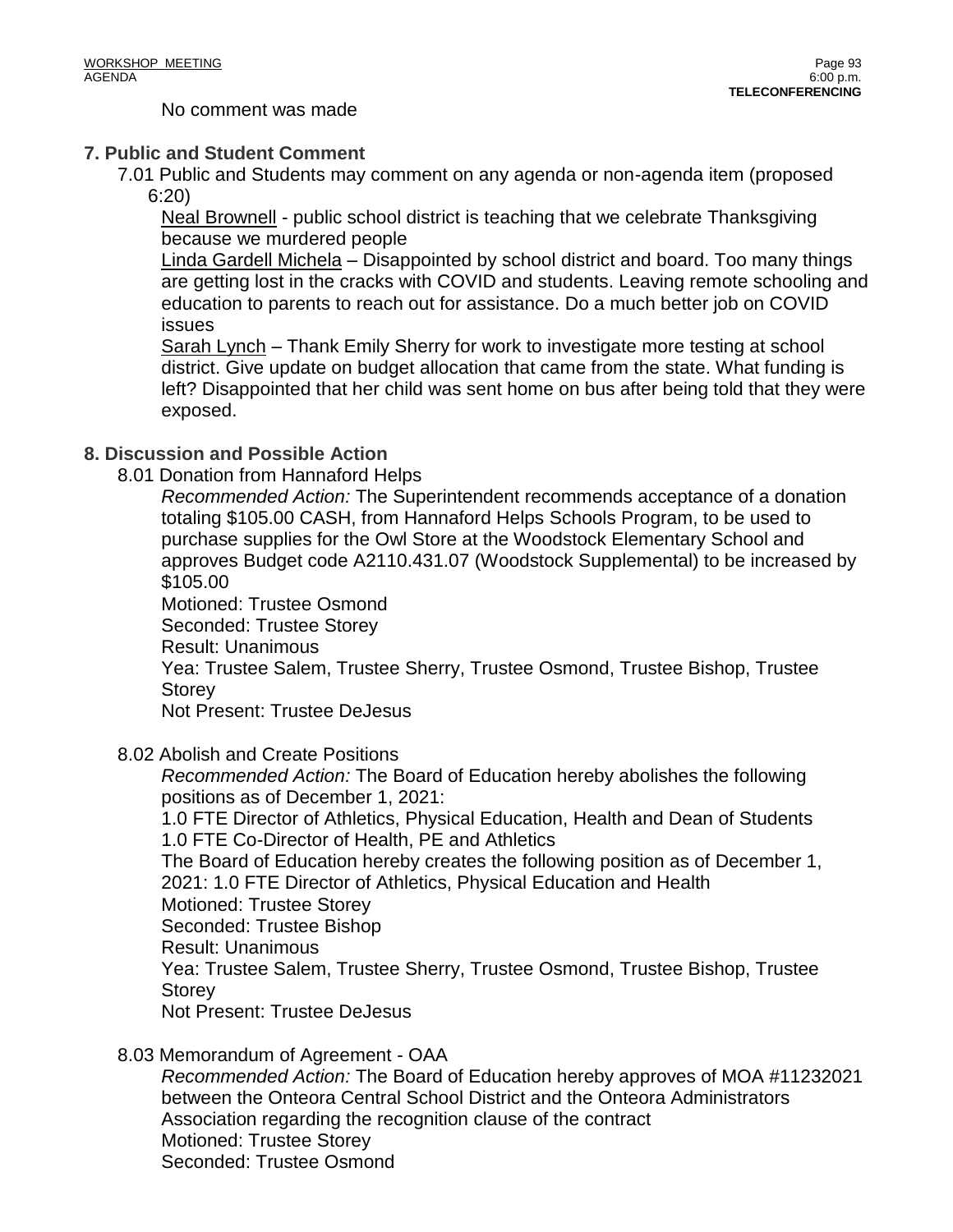Result: Unanimous Yea: Trustee Salem, Trustee Sherry, Trustee Osmond, Trustee Bishop, Trustee Storey Not Present: Trustee DeJesus

# 8.04 Memorandum of Agreement with OTA

*Recommended Action:* The Board of Education hereby approves MOA #11122021OTA between the Onteora Central School District and the Onteora Teacher's Association regarding Schedule G of the contract. Motioned: Trustee Storey Seconded: Trustee Bishop Result: Unanimous Yea: Trustee Salem, Trustee Sherry, Trustee Osmond, Trustee Bishop, Trustee **Storey** Not Present: Trustee DeJesus

# 8.05 Unpaid Taxes

*Recommended Action:* BE IT HEREBY RESOLVED by the Board of Education of the Onteora Central School District upon recommendation by the Superintendent of Schools that the Board of Education approve the warrants for unpaid taxes in the amount of \$4,798,378.30 for Ulster County and agree by signing such warrant; and \$191,131.70 for Greene County Motioned: Trustee Bishop Seconded: Trustee Storey Result: Unanimous Yea: Trustee Salem, Trustee Sherry, Trustee Osmond, Trustee Bishop, Trustee **Storey** 

Not Present: Trustee DeJesus

# 8.06 Approve a Separation of Agreement

*Recommended Action:* Be it resolved that the Board hereby approves the Separation Agreement & General Release entered into between the District and Employee Number 11232021, provided however, that Employee Number 11232021 must execute such agreement within fourteen (14) calendar days of this date, and if he/she fails to do so, such Agreement shall not be approved. Motioned: Trustee Storey

Seconded: Trustee Sherry

Result: Unanimous

Yea: Trustee Salem, Trustee Sherry, Trustee Osmond, Trustee Bishop, Trustee **Storey** 

Not Present: Trustee DeJesus

# 8.07 Discuss Vacant Board Seat

Three choices by law:

- 1. Hold Special Election
- 2. Interview and appoint
- 3. Leave Board at 6 people until the next election
	- Consensus to interview and appoint a person until next election
		- o Put announcement on web and Facebook for 3-4 weeks, then interview
		- $\circ$  Inform other candidates who ran in the election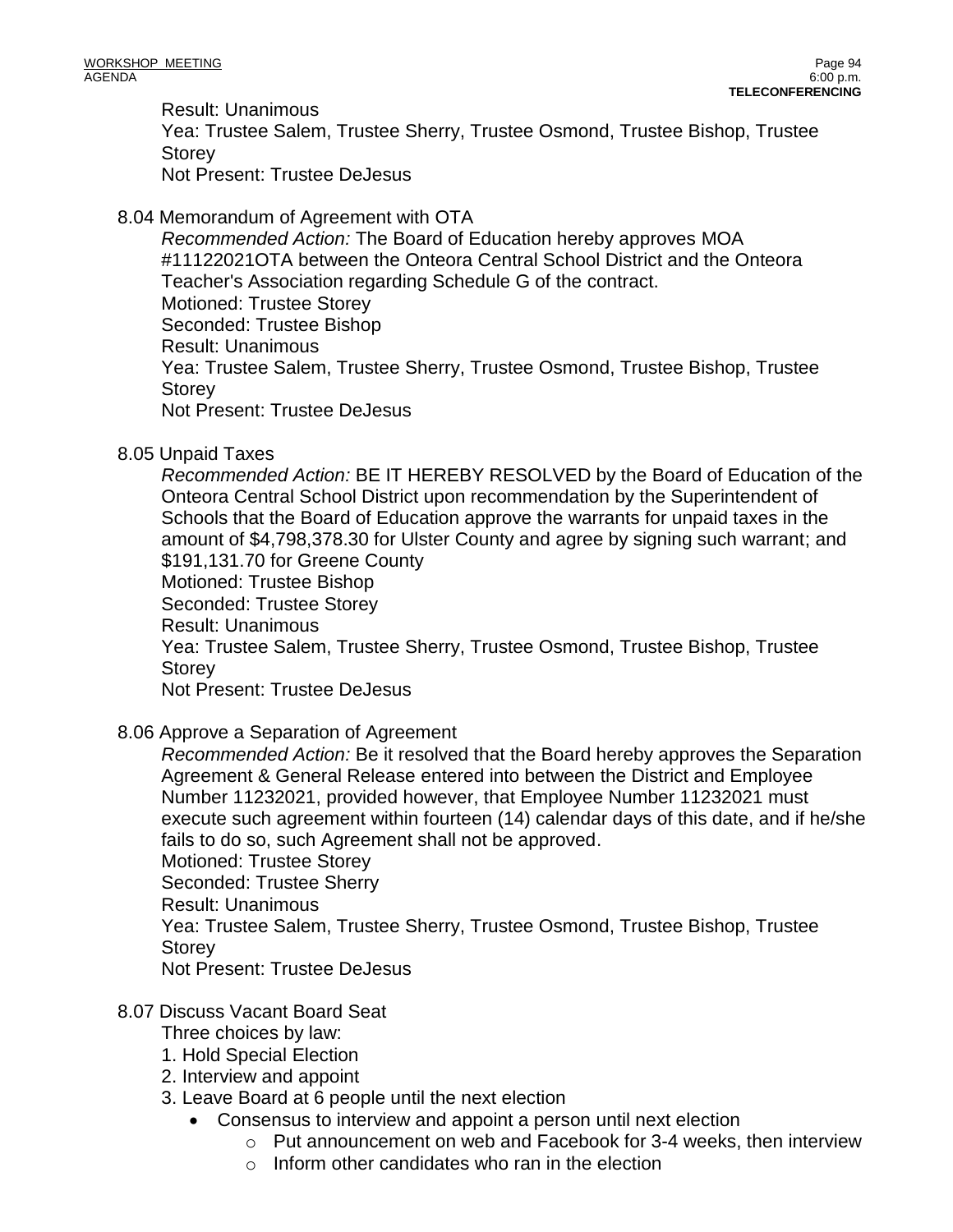# 8.08 Choose a new Logo for the District

The Board discussed and came to consensus on a logo option

8.09 Independent Contract retainer

### 7:30

*Recommended Action:* BE IT HEREBY RESO LVED on recommendation by the Superintendent of Schools that the Board of Education of the Onteora Central School District approve the Independent Contractor Retainer between the Onteora Central School District and Lesley Sawhill retained as Theater Director effective November 24, 2021 to December 11, 2021 at a rate of \$4,500.00 and authorizes the Superintendent to sign such an agreement. Motioned: Trustee Sherry

Seconded: Trustee Storey

Result: Unanimous

Yea: Trustee Salem, Trustee Sherry, Trustee Osmond, Trustee Bishop, Trustee **Storey** 

Not Present: Trustee DeJesus

# **9. Policies**

9.01 Discuss Policy 2110 Orienting New Board Members

Motion to waive second reading of Policy 2110 Motioned: Trustee Storey Seconded: Trustee Osmond Result: Unanimous Yea: Trustee Salem, Trustee Sherry, Trustee Osmond, Trustee Bishop, Trustee Storey Not Present: Trustee DeJesus

Motion to adopt Policy 2110 as written Motioned: Trustee Bishop

Seconded: Trustee Sherry

Result: Unanimous

Yea: Trustee Salem, Trustee Sherry, Trustee Osmond, Trustee Bishop, Trustee Storey

Not Present: Trustee DeJesus

2011 2019 2110 Internal Operations ORIENTING NEW BOARD MEMBERS

The election or appointment to the office of School-Board of Education member-carries great responsibilities to the community and children of the Onteora School District, along with the expectation of confidentiality. The Board of Education believes that participation in a program of orientation is helpful to any member trustee elected to the Board of Education for a first term. Therefore, the following program of orientation shall be available:

a) Each newly elected or appointed School-Board of Education member-trusteeshall be provided an opportunity to attend an orientation meeting with the President of the Board of Education and the Superintendent to tour the District buildings and discuss the following:

- 1. Refer to policy 2350, which is mandatory for new Board Members of Education trustees as of July 2011
- 2. Expectations of Board members including Board Policy 2130 review.
- 2. Organization of the Board and District.
- 3. Board of Education Handbook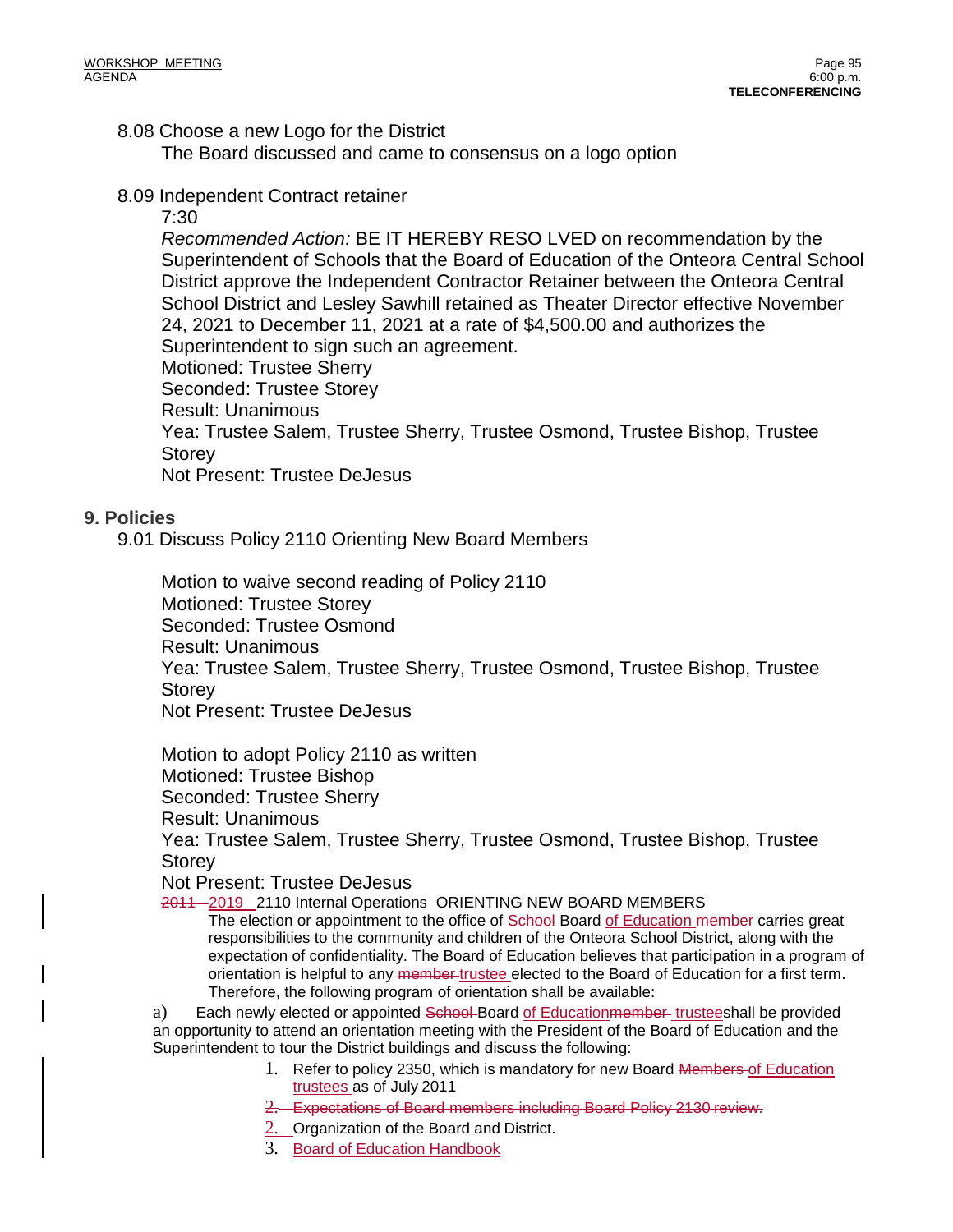**1.1.** Laws, regulations, policies, goals, rules and procedures of the Board and District which shall be given to the new School Board member by the District Clerk.

b) Each newly elected or appointed School Board of Education member-trustee shall be invited to attend Board meetings prior to the commencement of their term and to participate in its discussions. The District Clerk shall supply direct the newly elected Trustees to on-line. material pertinent to meetings and shall explain its use.

c) Each newly elected or appointed Board of Education Trustee shall be assigned a mentor from the sitting Board

d) Each newly elected or appointed School-Board of Education member-trustee elected or

appointed to a first term shall be provided a portfolio of information prepared by the Superintendent. The portfolio shall contain, but not be limited to a copy of the following documents:

- 1. Board of Education books containing Board of Education: Philosophy, Goals, Models, Plans and Policies.Board of Education Member Handbook
- 1.2. Board of Education website link [\(https://www.onteora.k12.ny.us/board-of](https://www.onteora.k12.ny.us/board-of-education)[education\)](https://www.onteora.k12.ny.us/board-of-education) Includes goals, committees of the board, Board norms, minutes, etc.
- $2.3.$  Access to School Law book by NYSSBA (most recent edition).
- 3.4. Superintendent's and Assistant Superintendent for Curriculum & Instruction's current contract with the Board of Education [https://www.onteora.k12.ny.us/about/agreements.](https://www.onteora.k12.ny.us/about/agreements)
- 4.5. All negotiated agreements with the Superintendent and Board of Education. <https://www.onteora.k12.ny.us/about/agreements>
- **Assistant Superintendent's Contracts.**
- 6. Master class schedule for the Middle Senior High School.
- 7.6.Technology Plan. <https://www.onteora.k12.ny.us/about/district-plans>
	- 8.7. Budget.

https://resources.finalsite.net/images/v1549896539/onteorak12nyus/luvnr2szno2dhj g03kxo/2018-2019ApprovedBudget.pdf

- 9. CDEP Plan.
- 10. Strategic Plan.
- 11.8. Audit Committee Charter. [https://www.onteora.k12.ny.us/board-of](https://www.onteora.k12.ny.us/board-of-education/committees-of-the-board)[education/committees-of-the-board](https://www.onteora.k12.ny.us/board-of-education/committees-of-the-board)
- 12. Public Law Section 105, SED 170.12, NYS S75-b, NYS 3028-d.
- 13. New York State Law 2116a; 2116b; 2116c.
- 14. Computer Use Agreement.
- 15.9. Board Docs Access.
- 16.10. Professional Development Plan. [https://www.onteora.k12.ny.us/about/district](https://www.onteora.k12.ny.us/about/district-plans)[plans](https://www.onteora.k12.ny.us/about/district-plans)
- **1.2.** Policy 6110 Code of Ethics for All District Personnel
- **1.3.** Policy 4320 Superintendent-Board of Education Relations
- **1.4.** Policy 6111 Joint Code of Ethics for School Boards and Superintendents
- **1.5.** Policy 2130 Statement of Values and Protocol

Reference: OCSD Policy 2350 Board Member Training

# 9.02 Discuss Board Member Training Policy

Need to look at current policy and NYSSBA's policy

Waive second reading of Policy 2350 Motioned: Trustee Bishop Seconded: Trustee Osmond Result: Unanimous Yea: Trustee Salem, Trustee Sherry, Trustee Osmond, Trustee Bishop, Trustee **Storey** Not Present: Trustee DeJesus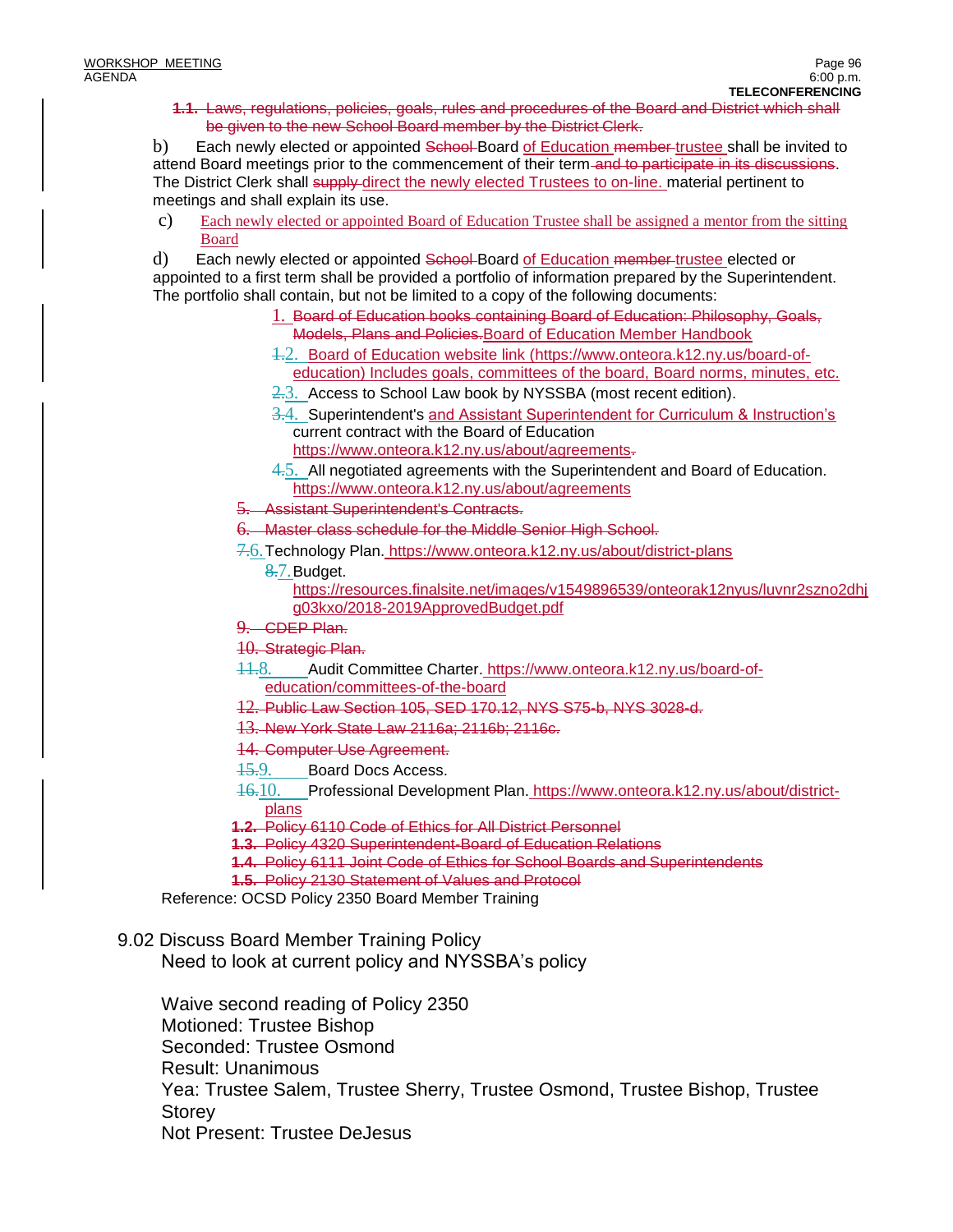Adopt Policy 2350 as written in NYSSBA's policy Motioned: Trustee Osmond Seconded: Trustee Bishop • Keep optional language Result: Unanimous Yea: Trustee Salem, Trustee Sherry, Trustee Osmond, Trustee Bishop, Trustee **Storey** Not Present: Trustee DeJesus

9.03 Rescind Policy 7530 Child Abuse and Neglect-Maltreatment *Recommended Action:* The Board of Education hereby rescinds policy 7530. Motioned: Trustee Osmond Seconded: Trustee Storey Result: Unanimous Yea: Trustee Salem, Trustee Sherry, Trustee Osmond, Trustee Bishop, Trustee Storey Not Present: Trustee DeJesus

9.04 First reading of New Policy 7530 Child Abuse in an Educational Setting

Waive second reading of Policy 7530 Motioned: Trustee Bishop Seconded: Trustee Storey Result: Unanimous Yea: Trustee Salem, Trustee Sherry, Trustee Osmond, Trustee Bishop, Trustee Storey Not Present: Trustee DeJesus

Adopt Policy 7530 as written Motioned: Trustee Bishop Seconded: Trustee Storey Result: Result: Unanimous Yea: Trustee Salem, Trustee Sherry, Trustee Osmond, Trustee Bishop, Trustee **Storey** Not Present: Trustee DeJesus

### 2021 7530 **CHILD ABUSE IN AN EDUCATIONAL SETTING**

Board of Education recognizes that children have the right to an educational setting that does not threaten their physical and emotional health and development. Child abuse by school personnel and school volunteers violates this right and therefore is strictly prohibited.

Allegations of child abuse by school personnel and school volunteers shall be reported in accordance with the requirements of Article 23-B of the Education Law.

#### **Required Reporters**

Any person holding any of the following positions shall be required to promptly report written and oral allegations of child abuse by an employee or volunteer in an educational setting:

- school administrator
- teacher
- school nurse
- school guidance counselor
- school psychologist
- school social worker
- other school personnel required to hold a teaching or administrative license or certificate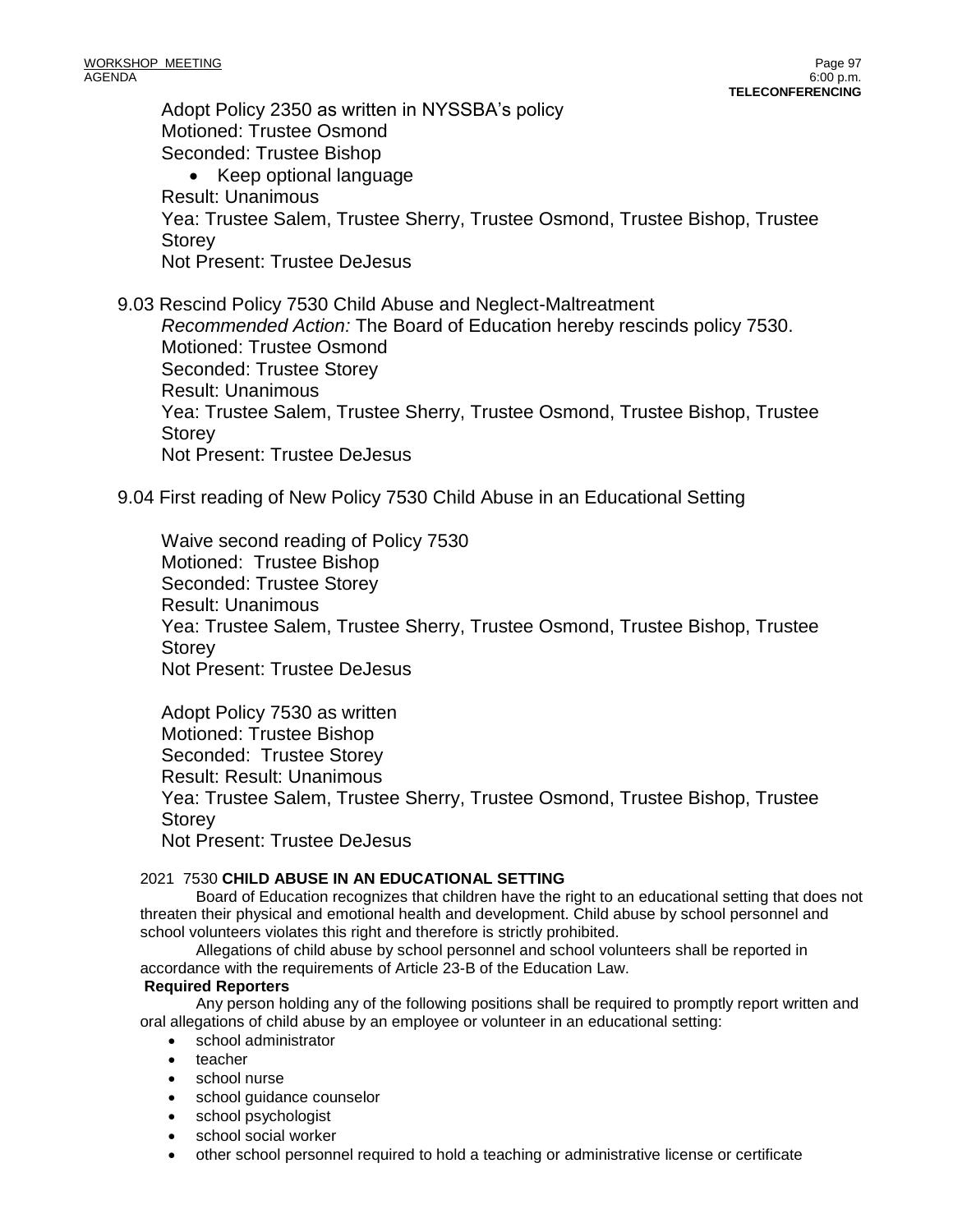- licensed and registered physical therapist,
- licensed and registered occupational therapist,
- licensed and registered,
- speech-language pathologist,
- teacher aide.
- school resource officer,
- school board member, and
- any staff whose duties involve direct student contact and who is paid either by a school district or contracted to provide transportation services to children; or
- who is an employee of a contracted service provider or worker placed within the school under a public assistance employment program, pursuant to title nine-B of article five of the social services law.

For purposes of this policy, persons holding these positions shall be referred to as "required reporters." **Definitions**

"Administrator" or "school administrator" shall mean a principal of, or the equivalent title, in a public school, charter school or board of cooperative educational services, or other chief school officer.

"Child" means a person under the age of 21 enrolled in a school.

"Child abuse" means any one of the following acts committed in an educational setting by an employee or volunteer against a child:

- intentionally or recklessly inflicting physical injury, serious physical injury or death; or
- intentionally or recklessly engaging in conduct that creates a substantial risk of physical injury, serious physical injury or death; or
- any child sexual abuse as prohibited by sections 130 or 235 of the Penal Law; or
- the commission or attempted commission against a child of the crime of disseminating indecent materials to minors pursuant to Article 235 of the Penal Law.

"Educational setting" means the buildings and grounds of the school, the vehicles provided by directly or by contract the school for the transportation of students to and from school buildings, field trips, cocurricular and extra-curricular activities both on and off school grounds, all co-curricular and extracurricular activity sites, and any other location where direct contact between an employee and volunteer and a child has allegedly occurred.

"Employee" means any person who is receiving compensation from a school district. Additionally, for the purpose of this policy, one whose duties involve direct student contact and is receiving compensation from any person or entity that contracts with a school to provide transportation services to children or is an employee of a contracted service provider or worker placed within the school under a public assistance employment program, pursuant to title nine-B of article five of the social services law, whereby such services performed by such person involve direct student contact.

"Law enforcement authorities" means any officer or office of municipal, sheriffs, or division of the state police department.

"Parent" means either both of a child's parents or other persons legally responsible for the child.

"School" generally means any school district, public school, charter school, non-public school board of cooperative educational series or special act school district and additional entities as defined by section 1125(10) of Education Law.

"Volunteer" means any person, other than an employee, who has direct student contact and provides services to a school or school district which involve direct student contact and who provides services to any person or entity which contracts with a school to provide transportation services to children

#### **Reporting Requirements**

In any case where a written or oral allegation of child abuse by an employee or volunteer in an educational setting is made to a required reporter, the required reporter shall:

- 1. promptly complete the required State Education Department report form; and
- 2. personally deliver it to the Principal of the school in which the child abuse allegedly occurred.

If the allegation involves a child who was allegedly abused by an employee or a volunteer of a school in another school district, the required reporter must promptly forward the report form to the Superintendent of the district of attendance and the Superintendent of the school district where the abuse allegedly occurred (if different).

If an allegation is made to a school bus driver employed by a person or entity that contracts with a school to provide transportation services to children that a child has been subjected to child abuse by an employee or volunteer in an educational setting, such driver shall promptly report to his or her supervisor.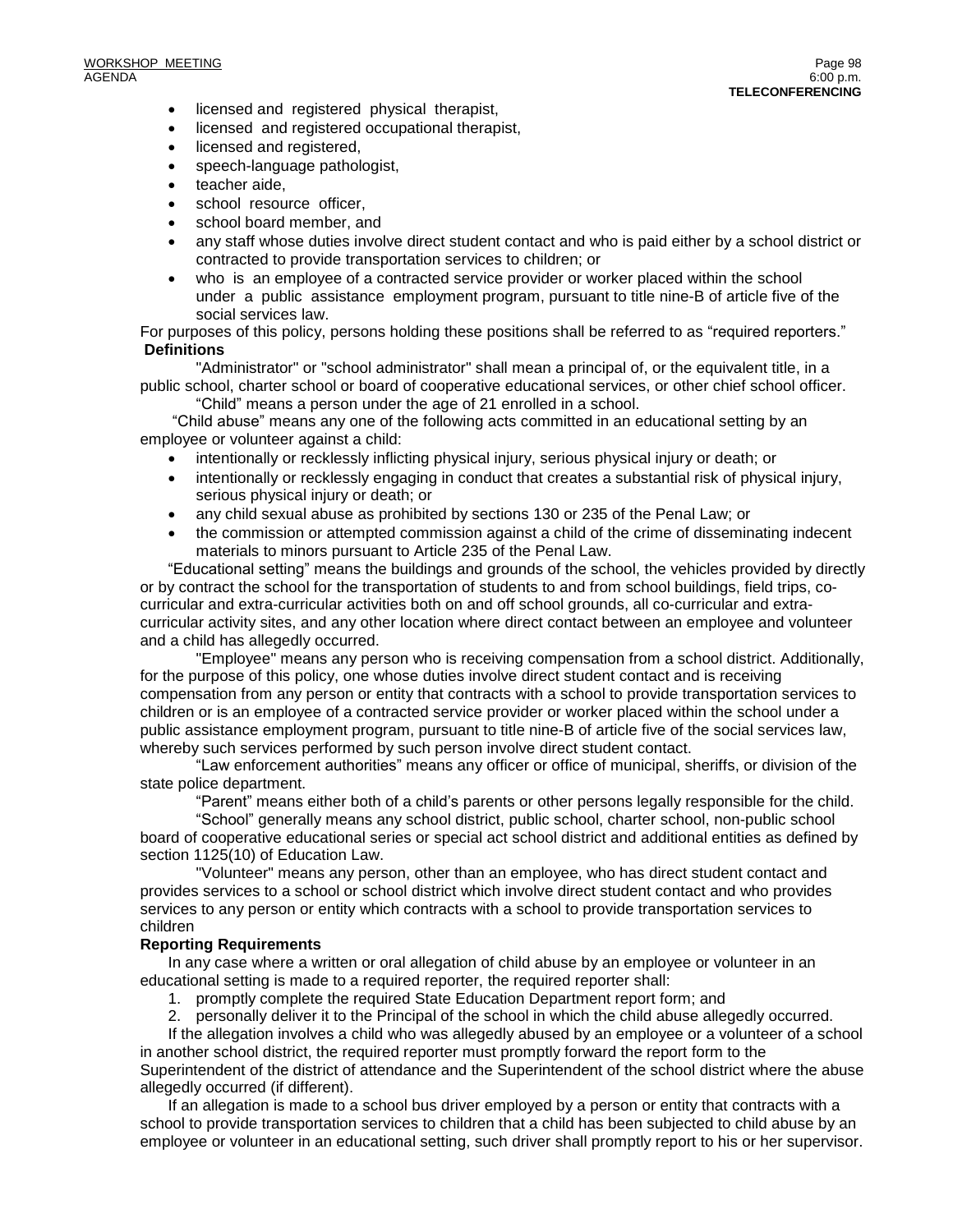If an allegation is made to a supervisor of a school bus driver employed by a person or entity that contracts with a school to provide transportation services to children, that a child has been subjected to child abuse by an employee or volunteer in an educational setting, such supervisor shall promptly complete a written report on the attached form (9620-E.1) and shall personally deliver it to the school district superintendent employed by the school district where the child abuse occurred.

 If an allegation is made which involves a school that is not a school district or public school, the appropriate school administrator or administrators, in addition to any appropriate superintendent of schools, shall be notified if the allegation.

Upon receiving a written report, the Principal shall determine whether there is reasonable suspicion to believe that an act of child abuse has occurred. In those circumstances where the Superintendent receives the written report directly, he or she will be responsible for making the reasonable suspicion determination.

 In any case where the allegation is being made against is the superintendent or the administrator, the report of such allegations shall be made to an alternate administrator.

If the Principal/Superintendent determines there is reasonable suspicion to believe that an act of child abuse has occurred, he or she shall promptly notify the parent of the alleged child victim (assuming that the parent is not the person who originally reported the alleged abuse) that an allegation of child abuse in an educational setting has been made and promptly provide the parent with the written statement setting forth parental rights, responsibilities and procedures prepared in accordance with the Regulations of the Commissioner of Education.

If the person making the allegation of abuse is someone other than the child or the child's parent, the Principal/Superintendent shall contact the person making the report to learn the source and basis for the allegation.

The Principal shall also promptly provide a copy of the written report to the Superintendent and send a copy to the appropriate law enforcement authorities. In no event shall the Principal delay in sending the report to law enforcement because of an inability to contact the Superintendent.

The Superintendent shall send to the Commissioner of Education any written report forwarded to the local law enforcement authorities where the employee or volunteer alleged to have committed an act of child abuse holds a certification or license issued by the department.

### **Rights of Employees and Volunteers**

Any employee or volunteer against whom an allegation of child abuse has been made and against whom the district intends to take adverse action shall be entitled to receive a copy of the report and to respond to the allegations. In addition, such persons are entitled to seek disclosure of reports involving them under the Freedom of Information Law.

# **Confidentiality**

All reports, photographs, and other written material submitted pursuant to this policy and Article 23-B of the Education Law shall be confidential and may not be redisclosed except to law enforcement authorities involved in investigating the alleged abuse or except as expressly authorized by law or pursuant to a court-ordered subpoena. The Principal and Superintendent shall exercise reasonable care to prevent unauthorized disclosure.

Willful disclosure of a written record required to be kept confidential to a person not authorized to receive or review such record is a class A misdemeanor.

# **Penalties**

Willful failure of an employee to prepare and submit a written report of alleged child abuse required by Article 23-B of the Education Law shall be a class A misdemeanor.

Willful failure of any Principal or Superintendent to submit a written report of alleged child abuse to an appropriate law enforcement authority, as required by Article 23-B of the Education Law, shall be a class A misdemeanor. In addition, the Commissioner of Education may, following an administrative determination, impose a civil penalty of up to five thousand dollars on any administrator who fails to submit a report of child abuse to an appropriate law enforcement authority.

The law further prohibits any Principal or Superintendent from agreeing to withhold from the appropriate law enforcement authorities, a superintendent or the Commissioner of Education, where appropriate, an allegation of child abuse in an educational setting on the part of any employee or volunteer as required by law, in return for the resignation or voluntary suspension of the alleged perpetrator. Violation of this prohibition can result in a class E felony charge and a civil penalty of up to \$20,000.

# **Record Retention**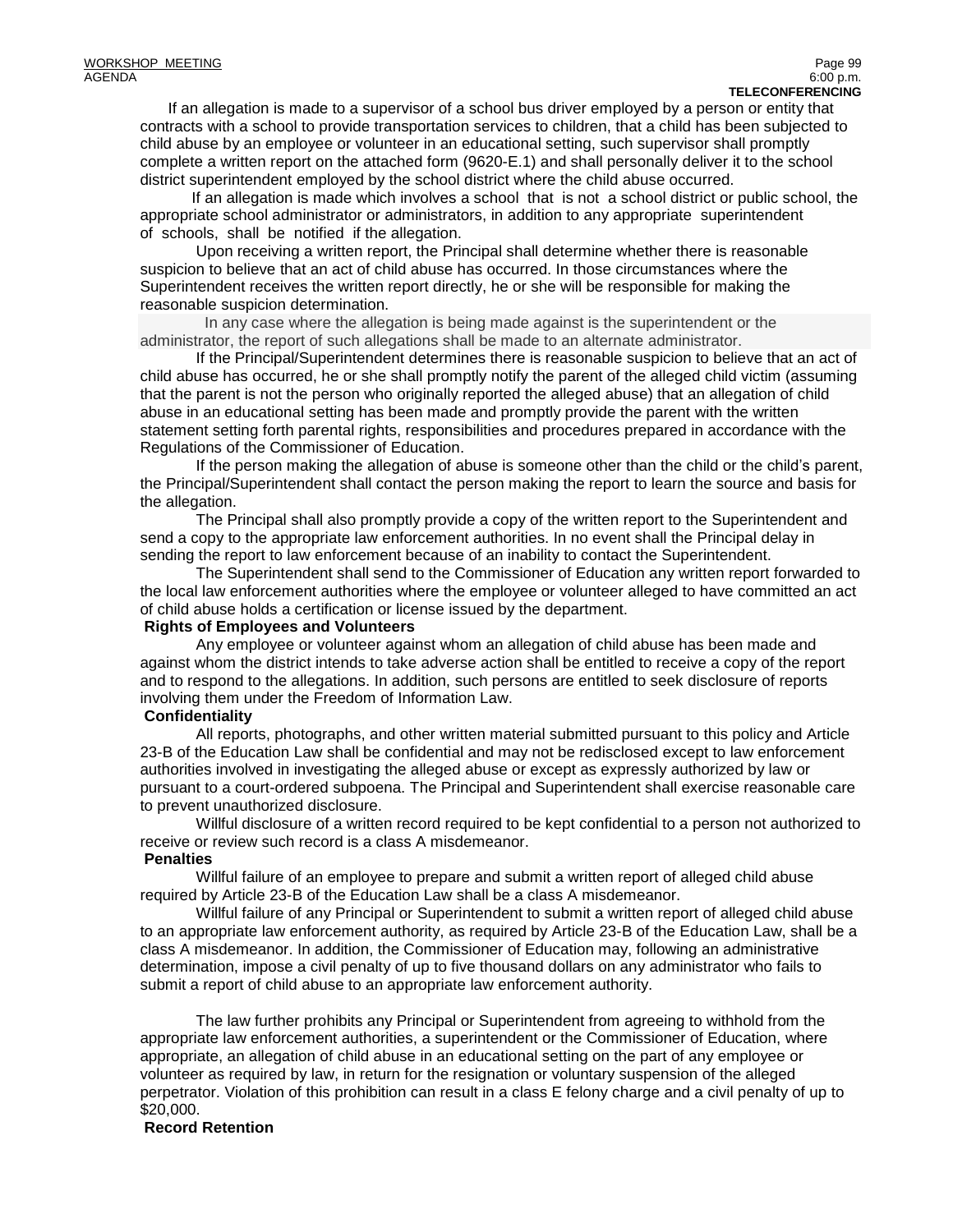Any report of child abuse by an employee or volunteer that does not result in a criminal conviction shall be expunged from the records kept by the district with respect to the subject of the report after five years from the date the report was made.

#### **Training**

 The Superintendent shall be responsible for establishing and implementing on an ongoing basis a training program for all current and new required reporters on the procedures required under Article 23- B. The program shall include at a minimum information regarding the physical and behavioral indicators of child abuse and maltreatment, reporting requirements including but not limited to, when and how a report must be made, what other actions the reporter is can and should take, the legal protections afforded reporters, and the consequences for failing to report, and any other elements as specified in Commissioner's regulations.

 Further, all persons employed on or after July 1, 2019 as a school bus driver employed by any person or entity that contracts with a school to provide transportation services to children shall be required to complete two hours of coursework or training (from an approved provider) regarding the identification and reporting of child abuse and maltreatment. The coursework or training shall include information regarding the physical and behavioral indicators of child abuse and maltreatment, reporting requirements including but not limited to, when and how a report must be made, what other actions the reporter is can and should take, the legal protections afforded reporters, and the consequences for failing to report. Each employee in such titles shall provide the school administrator of the school with documentation showing that he or she completed the required training. In addition, each school bus driver shall provide such contracting person or entity with documentation showing that he or she completed the required training. The department shall be authorized to request such records on a periodic basis and may publish a list of any persons or schools who are not in compliance with this subdivision on its website.

 The coursework or training required by this section shall not apply to those persons already required to undergo coursework or training regarding the identification and reporting of child abuse and maltreatment pursuant to sections three thousand three and three thousand four of this chapter. Ref: Education Law §§1125-1133; Penal Law §§130, 235, 263; 8 NYCRR §100.2 (hh) (Reporting of Child Abuse in an Educational Setting)p; *Appeal of S.S.,* 42 EDR 273 (2003)

9.05 First Reading of New Policy 7531 Child Abuse, Maltreatment or Neglect in a Domestic Setting

7:45

Waive second reading of Policy 7531 Motioned: Trustee Storey Seconded: Trustee Bishop Result: Result: Unanimous Yea: Trustee Salem, Trustee Sherry, Trustee Osmond, Trustee Bishop, Trustee **Storey** Not Present: Trustee DeJesus

Motion to adopt Policy 7531 as written Motioned: Trustee Storey Seconded: Trustee Sherry Result: Result: Unanimous Yea: Trustee Salem, Trustee Sherry, Trustee Osmond, Trustee Bishop, Trustee **Storey** 

Not Present: Trustee DeJesus

2021 7531 Students CHILD ABUSE, MALTREATMENT OR NEGLECT IN A DOMESTIC SETTING

 The Board of Education recognizes that because of their sustained contact with schoolaged children, employees are in an excellent position to identify abused, maltreated or neglected children and refer them for treatment and protection. The Board further recognizes the specific dictates of law which require school officials to report suspected instances of child abuse, maltreatment (which includes neglect) in a domestic setting.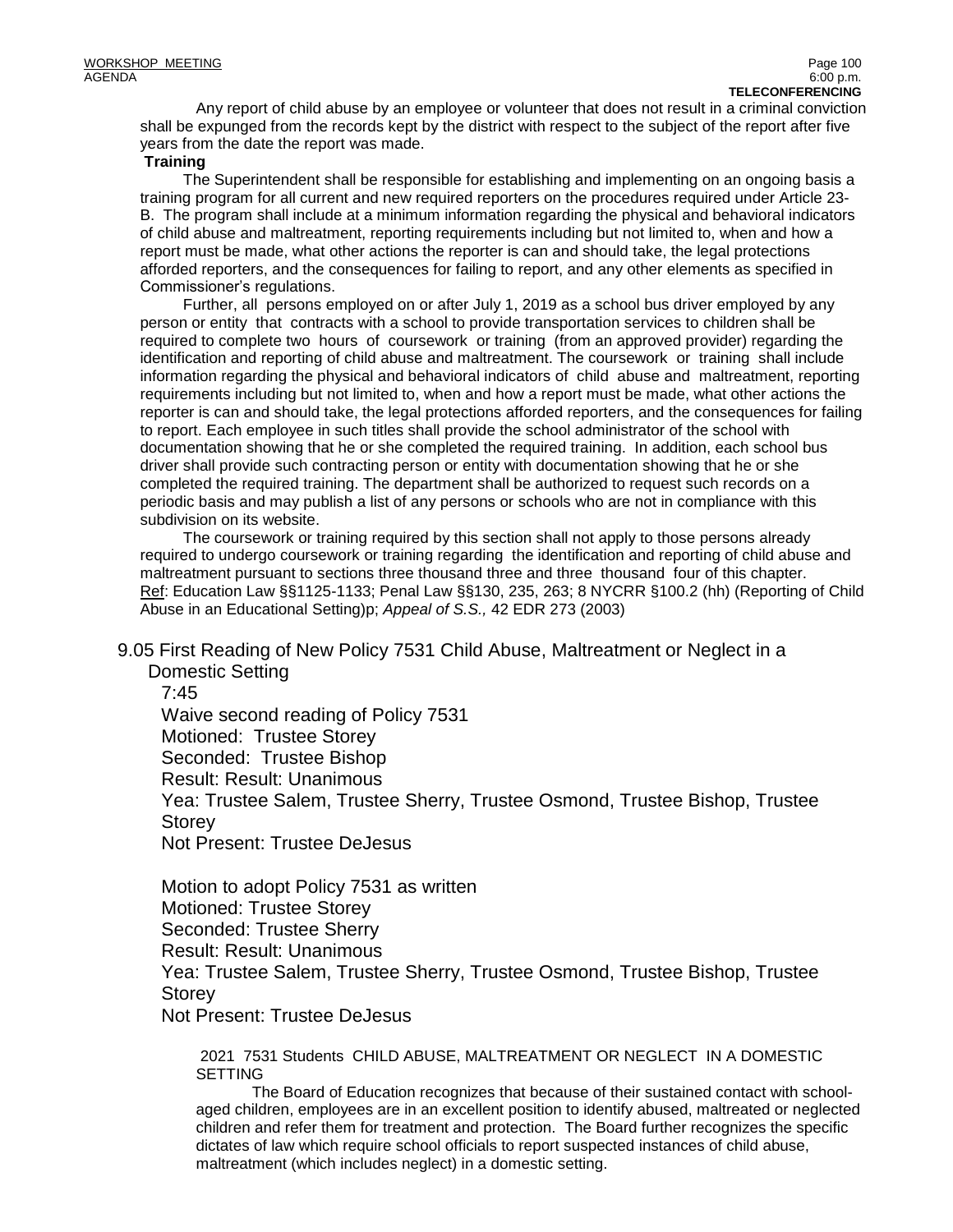The purpose of mandatory reporting is to identify suspected abused and maltreated children as soon as possible, so that such children determined to be abused or maltreated can be protected from further harm and, where appropriate, can be offered services to assist them and their families.

 School officials, who have reasonable cause to know or suspect that a child has been subjected to abuse or maltreatment, must immediately report this to the New York State Central Register for Child Abuse and Maltreatment (Central Register), as required by law. No conditions may be imposed which limit their responsibility to report. A school official is defined as:

- Teacher
- Guidance counselor
- Psychologist
- Nurse
- Social Worker
- Full or part-time paid athletic coach
- Administrator
- Any school personnel required to hold a teaching or administrative license or certificate. The school official will also report the matter to the Building Principal.

 The report must be made by telephone or by telephone facsimile machine on a form supplied by the Commissioner of Social Services. A written report must be made within fortyeight hours to the appropriate local child protective service, and to the statewide Central Register.

 School employees who are not school officials, as defined above, but who have reasonable cause to know or suspect that a child has been subjected to abuse or maltreatment are encouraged to report to the Central Register. However, the school employee must report the matter to the Building Principal. If the matter has not yet been reported to the Central Register, the Building Principal must make the report, in accordance with state law. In being required to file such report, the Building Principal does not have discretion.

 School employees or officials may not contact the child's family or any other person to determine the cause of the suspected abuse or maltreatment. It is not the responsibility of the school official or employee to prove that the child has been abused or maltreated.

 Any school official or employee who has cause to suspect that the death of any child is a result of child abuse or maltreatment must report that fact to the appropriate medical examiner or coroner.

 In accordance with the law, any school official who fails to report an instance of suspected child abuse or maltreatment may be guilty of a Class A misdemeanor and may be held liable for the damages caused by the failure to report. The law grants immunity to persons who, in good faith, report instances of child abuse from any liability.

 School employees will not be subject to retaliatory action, as defined in state law, as a result of making a report when they reasonably suspect that a child has been abused or maltreated.

 The Board recognizes that knowingly reporting a false claim of child abuse is a violation of state law and this policy acknowledges that it is a crime to do so. The district will make every reasonable effort to ensure the integrity of the district's child abuse reporting process and procedure.

#### **School District Relationship with Local Social Service District**

 The school district will cooperate to the extent possible with authorized child protective services workers in investigations of alleged child abuse. The Superintendent, or designee, will represent the district when collaborating with local social service agencies to address instances of abuse or maltreatment, and in the development of policy and procedures regarding abuse or maltreatment (including educational neglect). In addition, the Superintendent will share a copy of the district's attendance policy, 5100, with the local social service district.

#### **Child Protective Services Investigations**

Consistent with the district's commitment to keep students safe from harm and the obligation of school officials to report to child protective services when they have reasonable cause to suspect that a student has been abused or maltreated, the district will provide data and assistance to local child protective services workers, or members of a multi-disciplinary team accompanying such workers, who are responding to allegations of suspected child abuse, and/or neglect, or custody investigations. Such data and assistance include access to records relevant to the investigation, as well as interviews with any child named as a victim in a report, or a sibling of that child, or a child residing in the same home as the victim.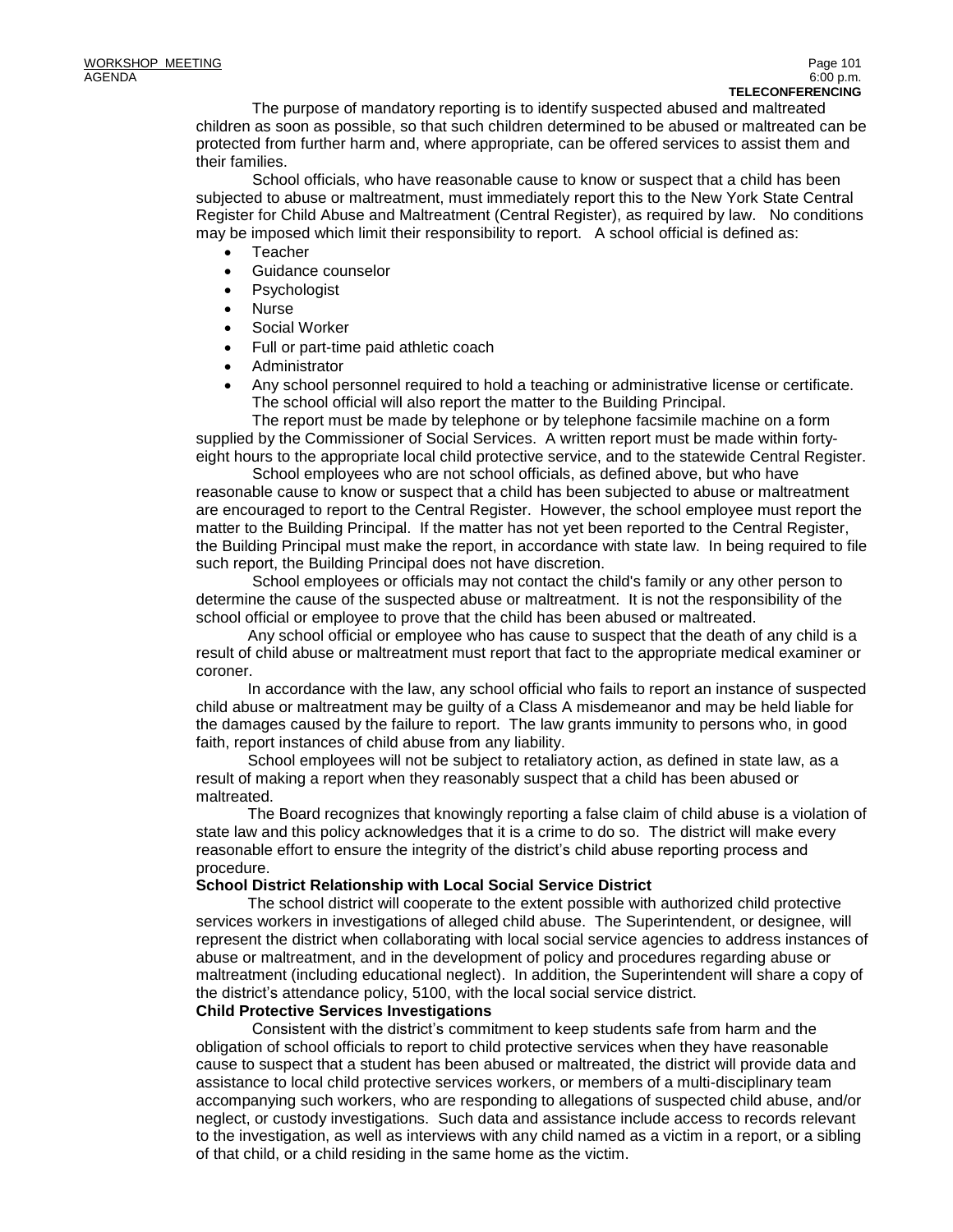All requests by child protective services to interview a student on school property must be made directly to Principal or designee. Child protective service workers and any associated multi-disciplinary team members must comply with the district's procedures for visitors, provide identification, and identify the child(ren) to be interviewed.

The Principal or designee will decide if it is necessary and appropriate for a school staff member, including but not limited to an administrator or school nurse, to observe the interview either from inside or outside the interview room.

A child protective services worker may not remove a student from school property without a court order, unless the worker reasonably believes that the student would be subject to danger of abuse if they were not removed from school before a court order can reasonably be obtained. If the worker believes the student would be subject to danger of abuse, the worker may remove the student without a court order and without the parent's consent.

Training Program and Dissemination of Information

 The school district will maintain an ongoing training program for all current and new school officials which will address the identification (i.e., signs and indicators) and reporting of child abuse, maltreatment, and neglect, including the legal implications of reporting and not reporting. Attendance at sessions of this training program is required of all school officials. Attendance records will be kept, and notations will be made in personnel files as to the dates of attendance.

 The Superintendent will develop, with input from appropriate personnel, a plan for implementation of such a training program, to be approved by the Board. In addition, the policy and regulations will be included in all employee handbooks and distributed annually to all school officials who are not covered under existing handbooks. The Superintendent will prepare and implement all regulations as are necessary to accomplish the intent of this policy

 As required by state law and regulation, the district will publicize the toll-free number for reporting child abuse and neglect to the Central Register (800-342-3720), and directions for accessing the NYS Office of Children and Family Services website [\(http://ocfs.ny.gov/main/cps/\)](http://ocfs.ny.gov/main/cps/), in both English and Spanish.

Cross-ref: 7110, Comprehensive Student Attendance Policy

Ref: Child Protective Services Act of 1973, Social Services Law §§411 et seq.; Social Services Law §34-a; Family Court Act §1012; Family Educational Rights and Privacy Act, 20 U.S.C. §1232g, 45 CFR §99.36;Education Law §§409-l; 3209-a, 3036; Penal Law 240.50 18 NYCRR §432.3; 8 NYCRR §100.2(nn)

# Add to the agenda

Motion to add a resolution to the agenda

Motioned: Trustee Sherry

Seconded: Trustee Bishop

Result: Unanimous

Yea: Trustee Salem, Trustee Sherry, Trustee Osmond, Trustee Bishop, Trustee **Storey** 

Not Present: Trustee DeJesus

**RESOLVED**, that the Board of Education of the Onteora Central School District hereby authorizes its attorneys to file a counterclaim against Cedar Development East, LLC in litigation pending in Ulster County Supreme Court. Motioned: Trustee Sherry Seconded: Trustee Bishop Result: Result: Unanimous Yea: Trustee Salem, Trustee Sherry, Trustee Osmond, Trustee Bishop, Trustee **Storey** Not Present: Trustee DeJesus

# **10. Consent Agenda**

10.01 Approve Consent Agenda (proposed 7:00)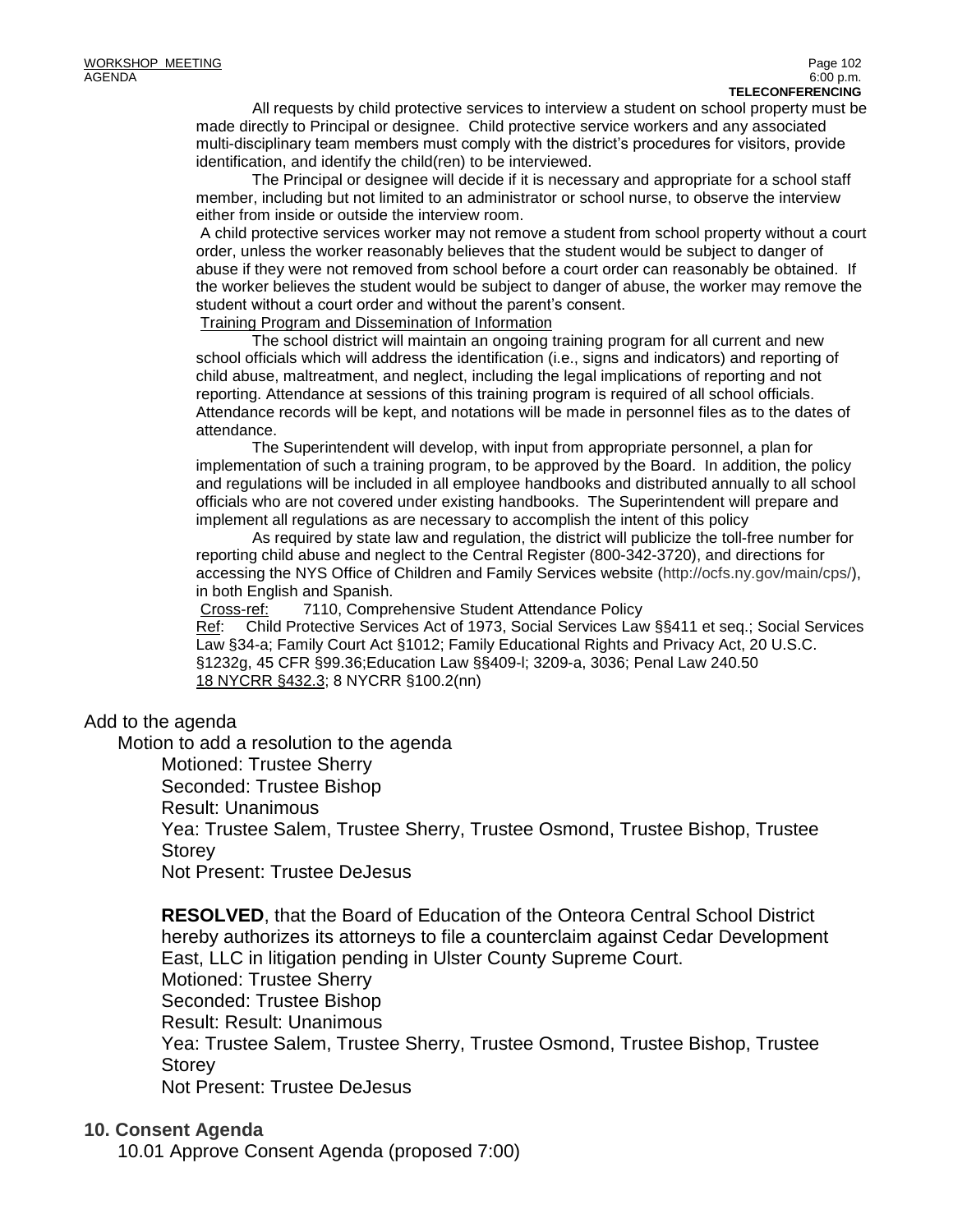### 7:45

*Recommended Action:* The Board hereby approves item numbers 10.02-10.04 Motioned: Trustee Sherry Seconded: Trustee Storey Result: Result: Unanimous Yea: Trustee Salem, Trustee Sherry, Trustee Osmond, Trustee Bishop, Trustee **Storey** Not Present: Trustee DeJesus

# 10.02 Personnel Agenda

Salary Advancements November 23, 2021 BOE Meeting, retroactive to September 1, 2021

|                                |                       |   |                 |                                                                                                                                                                                                 |         | Added   | Add'l                                                                                                                                                                                                                                                                                      |                |                |                                            |
|--------------------------------|-----------------------|---|-----------------|-------------------------------------------------------------------------------------------------------------------------------------------------------------------------------------------------|---------|---------|--------------------------------------------------------------------------------------------------------------------------------------------------------------------------------------------------------------------------------------------------------------------------------------------|----------------|----------------|--------------------------------------------|
| Position                       | School                |   |                 |                                                                                                                                                                                                 |         | Credits | Money                                                                                                                                                                                                                                                                                      | Step           |                |                                            |
| Library<br>Media<br>Specialist | <b>Bennett</b>        | 3 |                 | \$                                                                                                                                                                                              |         |         | \$870                                                                                                                                                                                                                                                                                      | 3              | 6              | \$<br>71,596.00                            |
| Special Ed                     |                       |   |                 | \$                                                                                                                                                                                              |         |         | \$870                                                                                                                                                                                                                                                                                      | $\overline{7}$ | 12             | \$<br>78,972.00                            |
| English                        |                       |   |                 | \$                                                                                                                                                                                              |         |         | \$4,350                                                                                                                                                                                                                                                                                    | 5              | 30             | \$<br>78,740.00                            |
| Reading                        | <b>Bennett</b>        |   |                 | \$                                                                                                                                                                                              |         |         | \$1,740                                                                                                                                                                                                                                                                                    | 16             | 30             | \$<br>100,187.00                           |
| Counselor                      | Middle/High<br>School |   |                 | \$                                                                                                                                                                                              |         |         | \$957                                                                                                                                                                                                                                                                                      | 22             | 42             | \$<br>137,185.40                           |
| <b>LOTE</b>                    | <b>High School</b>    |   |                 | \$                                                                                                                                                                                              |         |         | \$870                                                                                                                                                                                                                                                                                      | 10             | 18             | \$<br>86,590.00                            |
| Special Ed                     | Phoenicia             |   |                 | \$                                                                                                                                                                                              |         |         | \$870                                                                                                                                                                                                                                                                                      | 21             | 48             | \$<br>117,214.00                           |
| Speech                         | Woodstock             |   |                 | \$                                                                                                                                                                                              |         |         | \$870                                                                                                                                                                                                                                                                                      | 15             | 54             | \$<br>101,369.00                           |
| <b>LOTE</b>                    | <b>High School</b>    |   |                 | \$                                                                                                                                                                                              |         |         | \$870                                                                                                                                                                                                                                                                                      | 7              | 6              | \$<br>79,102.00                            |
| Special Ed                     | <b>Bennett</b>        |   |                 | \$                                                                                                                                                                                              |         |         | \$870                                                                                                                                                                                                                                                                                      | 10             | 18             | \$<br>86,590.00                            |
| Special Ed                     | <b>Bennett</b>        | 3 | 13              | \$                                                                                                                                                                                              |         |         | \$870                                                                                                                                                                                                                                                                                      | 3              | 19             | \$<br>73,481.00                            |
| Millman, Jacob Special Ed      | Woodstock             | 6 | 18              | \$                                                                                                                                                                                              |         |         | \$870                                                                                                                                                                                                                                                                                      | 6              | 24             | \$<br>79,796.00                            |
| Moorhus, Jolie Special Ed      | Phoenicia             | 4 | $\,6$           | \$                                                                                                                                                                                              |         |         | \$870                                                                                                                                                                                                                                                                                      | 4              | 12             | \$<br>74,266.00                            |
| .6 Science                     | <b>High School</b>    | 6 |                 | \$                                                                                                                                                                                              |         |         | \$174                                                                                                                                                                                                                                                                                      | 6              | $\overline{2}$ | \$<br>45,963.60                            |
| Ryan, Matthew Physical Ed      | <b>Bennett</b>        |   |                 | \$                                                                                                                                                                                              |         |         | \$870                                                                                                                                                                                                                                                                                      | 22             | 36             | \$<br>123,844.00                           |
| <b>FACS</b>                    | Middle School         |   |                 | \$                                                                                                                                                                                              |         |         | \$870                                                                                                                                                                                                                                                                                      | 12             | 24             | \$<br>91,141.00                            |
| Health                         | <b>High School</b>    |   |                 | \$                                                                                                                                                                                              |         |         | \$870                                                                                                                                                                                                                                                                                      | 5              | 6              | \$<br>75,260.00                            |
| Elementary                     | Phoenicia             |   |                 | \$                                                                                                                                                                                              |         |         | \$870                                                                                                                                                                                                                                                                                      | 14             | 30             | \$<br>95,832.00                            |
| Special Ed                     | Woodstock             |   |                 | \$                                                                                                                                                                                              |         |         | \$870                                                                                                                                                                                                                                                                                      | 5              | 12             | \$<br>76,130.00                            |
| Art                            | <b>High School</b>    |   |                 | \$                                                                                                                                                                                              |         |         | \$870                                                                                                                                                                                                                                                                                      | 12             | 12             | \$<br>89,401.00                            |
|                                |                       |   | Middle School 7 | St Cre<br>ep dits<br>$\mathbf 0$<br>- 6<br>Middle School 5 0<br>16 18<br>22 36<br>10 12<br>21 42<br>15 48<br>$7\quad$ 0<br>10 12<br>$\mathbf 0$<br>22 30<br>12 18<br>5 0<br>14 24<br>5 6<br>126 | Current | Salary  | 70,726.006<br>78,102.006<br>74,390.0030<br>98,447.0012<br>136,228.406<br>85,720.006<br>116,344.006<br>100,499.006<br>78,232.006<br>85,720.006<br>72,611.006<br>78,926.006<br>73,396.006<br>45,789.602<br>122,974.006<br>90,271.006<br>74,390.006<br>94,962.006<br>75,260.006<br>88,531.006 |                |                | After Advancement<br><b>Credits Salary</b> |

\* Credits above a Masters

#### **SUBSTITUTE**

| NAME             | <b>POSITION</b>                | <b>AMOUNT</b> |
|------------------|--------------------------------|---------------|
| Ayer, Zimmerman  | Groundskeeper                  | \$15.00/hour  |
| Goff. Derek      | Custodial Worker/Groundskeeper | \$15.00/hour  |
| VanEtten, Kelsev | Teacher (uncertified)          | $$90.00$ /day |

# **APPOINTMENT:**

| NON-INSTRUCTIONAL- PART-TIME |                 |  |  |  |  |
|------------------------------|-----------------|--|--|--|--|
| NAME                         | POSITION/SCHOOL |  |  |  |  |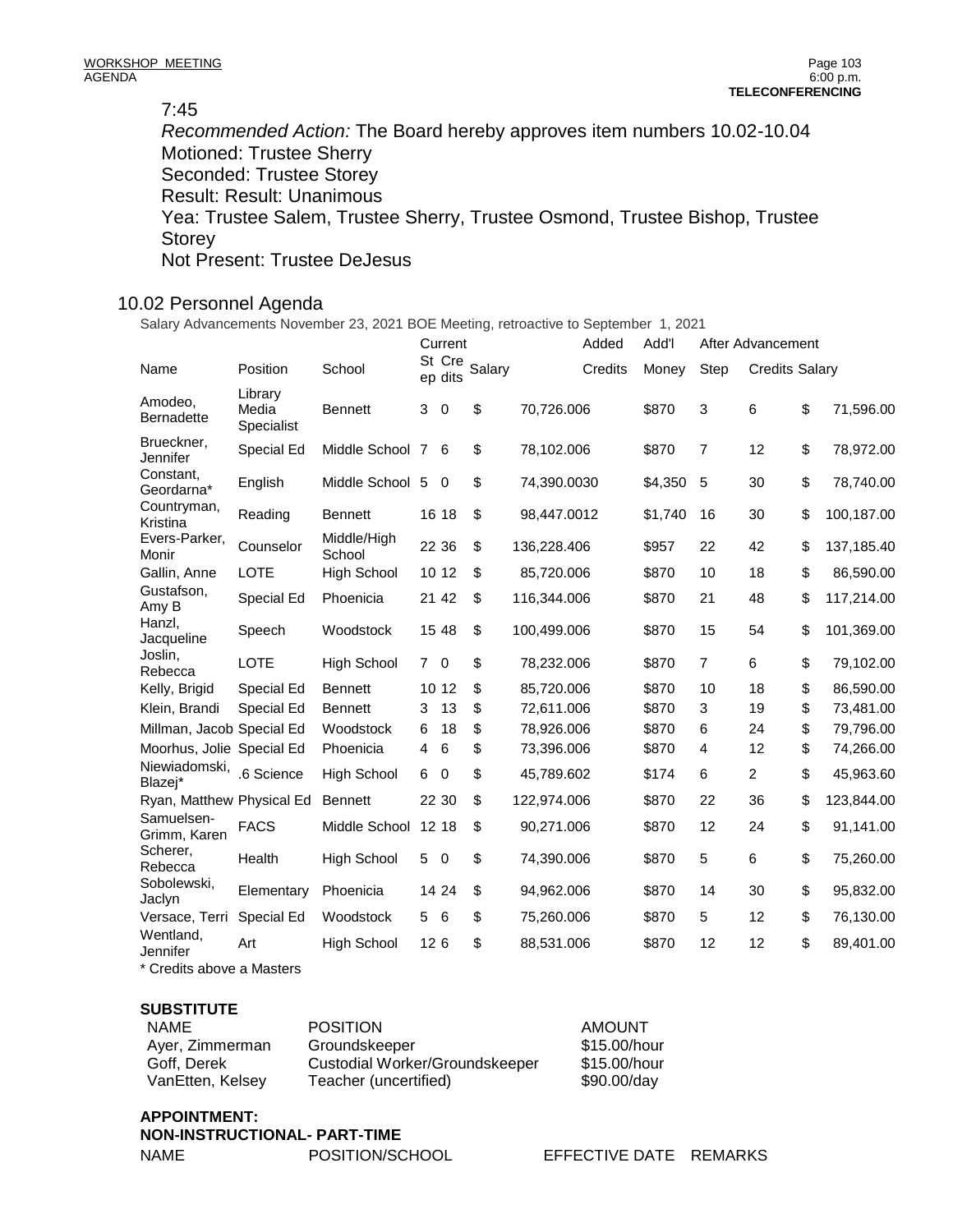| Pijnappel, Kimberly                                                               | <b>Custodial Worker</b> |                              | 11/29/21                         |                                                                   | Step 2        |  |
|-----------------------------------------------------------------------------------|-------------------------|------------------------------|----------------------------------|-------------------------------------------------------------------|---------------|--|
| <b>APPOINTMENT: ADMINISTRATIVE</b>                                                |                         |                              |                                  |                                                                   |               |  |
| <b>NAME</b>                                                                       | POSITION/SCHOOL         |                              | <b>EFFECTI</b><br><b>VE DATE</b> | <b>REMARKS</b>                                                    |               |  |
| Schimmelpfennig,<br>Dieter                                                        | Asst. Principal/HS      |                              | 12/01/21                         | Increase base salary by \$12,000 to<br>reflect additional duties. |               |  |
| Maisch, Glen                                                                      | Education               | Interim Director of Physical | 12/1/21                          | Included in current daily rate                                    |               |  |
| <b>EXTRA DUTY STIPENDS</b>                                                        |                         |                              |                                  |                                                                   |               |  |
| <b>POSITION</b><br><b>NAME</b>                                                    |                         |                              |                                  | <b>Effective Date</b>                                             | <b>AMOUNT</b> |  |
| <b>Athletic Coordinator</b><br>Pezzello, Eric                                     |                         |                              |                                  | 11/24/21                                                          | \$175/day     |  |
| Bennett, Aaron<br><b>Boys Basketball</b>                                          |                         |                              |                                  | 11/24/21                                                          | -0- volunteer |  |
| <b>APPOINTMENT: INSTRUCTIONAL</b><br><b>FULL-TIME PROBATIONARY APPOINTMENT</b>    |                         |                              |                                  |                                                                   |               |  |
| <b>NAME</b>                                                                       |                         | CERTIFICATION PROB. DATES    |                                  | <b>REMARKS</b>                                                    |               |  |
| Burch, Erin Physical Therapy $3/25/21 - 9/24/21$                                  |                         |                              |                                  | Corrected prob. date                                              |               |  |
| <b>LEAVE OF ABSENCES: NON-INSTRUCTIONAL</b><br><b>DEAOON</b><br>FUDI AVEE ULIMPER |                         |                              |                                  |                                                                   |               |  |

| <b>EMPLOYEE NUMBER</b> | EFFECTIVE DATE      | <b>REASON</b> |
|------------------------|---------------------|---------------|
| -3310                  | 12/06/21 - 12/23/21 | FMLA-paid     |
|                        |                     |               |

10.03 Schedule U-The Committee on Special Education (CSE) and Committee on Pre-School Special Education (CPSE) Recommendations

*Recommended Action:* The Board hereby approves the Instruction - Schedule U-The Committee on Special Education (CSE) and Committee on Pre-School Special Education (CPSE) Recommendations, Schedule U, #11/21, Confidential, as reviewed by Trustee Storey

# 10.04 Approve BOCES Capital Project

*Recommended Action:* WHEREAS, the Ulster County Board of Cooperative Educational Services, Ulster County, New York ( "BOCES") is proposing to undertake a project consisting of the following reconstruction and renovation of various buildings, facilities and sites owned by BOCES, and the acquisition of original furnishings, equipment, machinery and apparatus required in connection with the purposes for which such buildings, facilities and sites are to be used (collectively, the "Project"), at a maximum estimated cost of \$39,000,000; and

WHEREAS, BOCES has requested that each of its eight (8) component district (the "Component School Districts"), including the Onteora Central School District (the "District"), enter into an Intermunicipal Joint Agreement (the "Joint Agreement") with respect to the Project; and WHEREAS, the Joint Agreement (i) sets forth the maximum estimated cost of the Project, (ii) provides for an allocation and apportionment of said costs among the Component School Districts pursuant to the Resident Weighted Average Daily Attendance (RWADA) value assigned to each Component School District for the 2020-21 fiscal year, and (iii) sets forth the allocation and apportionment of said costs to each such Component School District in accordance with the RWADA value assigned to each Component School District; and

WHEREAS, the District's Board of Education desires to authorize the execution and delivery of the Joint Agreement by the District;

NOW THEREFOR, BE IT RESOLVED BY THIS BOARD OF EDUCATION AS FOLLOWS: Section 1. The form and substance of the Joint Agreement (in substantially the form presented to this meeting) are hereby approved and the execution and delivery of the Joint Agreement by the District are hereby authorized. The President of the Board of Education is hereby authorized, on behalf of the District, to execute and deliver the Joint Agreement. The Joint Agreement shall be in substantially the form thereof presented to this meeting with such changes, variations, omissions and insertions as the President of the Board of Education shall approve, the execution thereof by the President to constitute conclusive evidence of such approval.